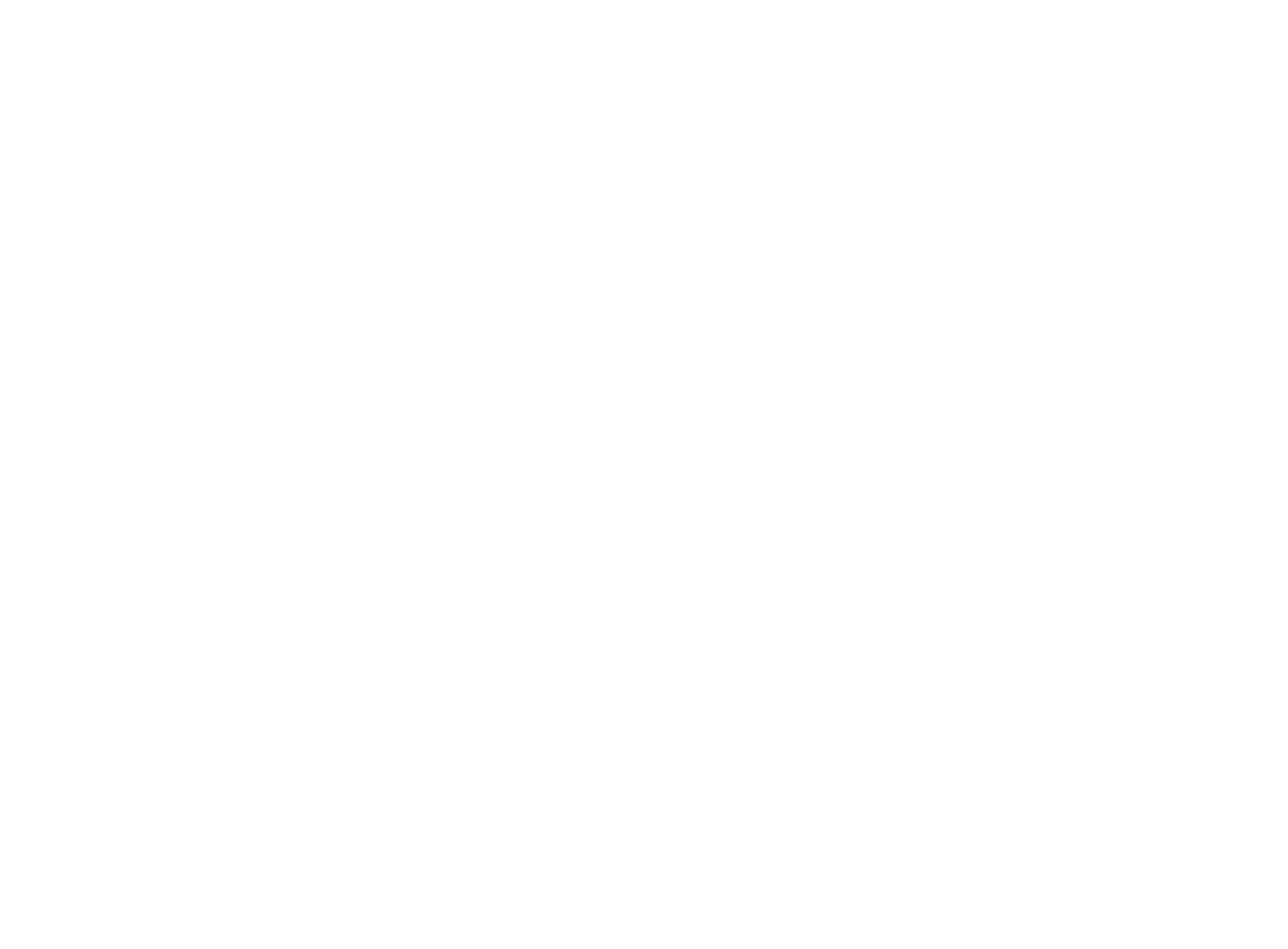# **MONITORING THE IMPLEMENTATION OF THE LISBON RECOGNITION CONVENTION**

**The Committee of the Convention on the Recognition of Qualifications concerning Higher Education in the European Region**



United Nations Educational,  $\cdot$  and Cultural  $\cdot$ Scientific and Cultural Organization .

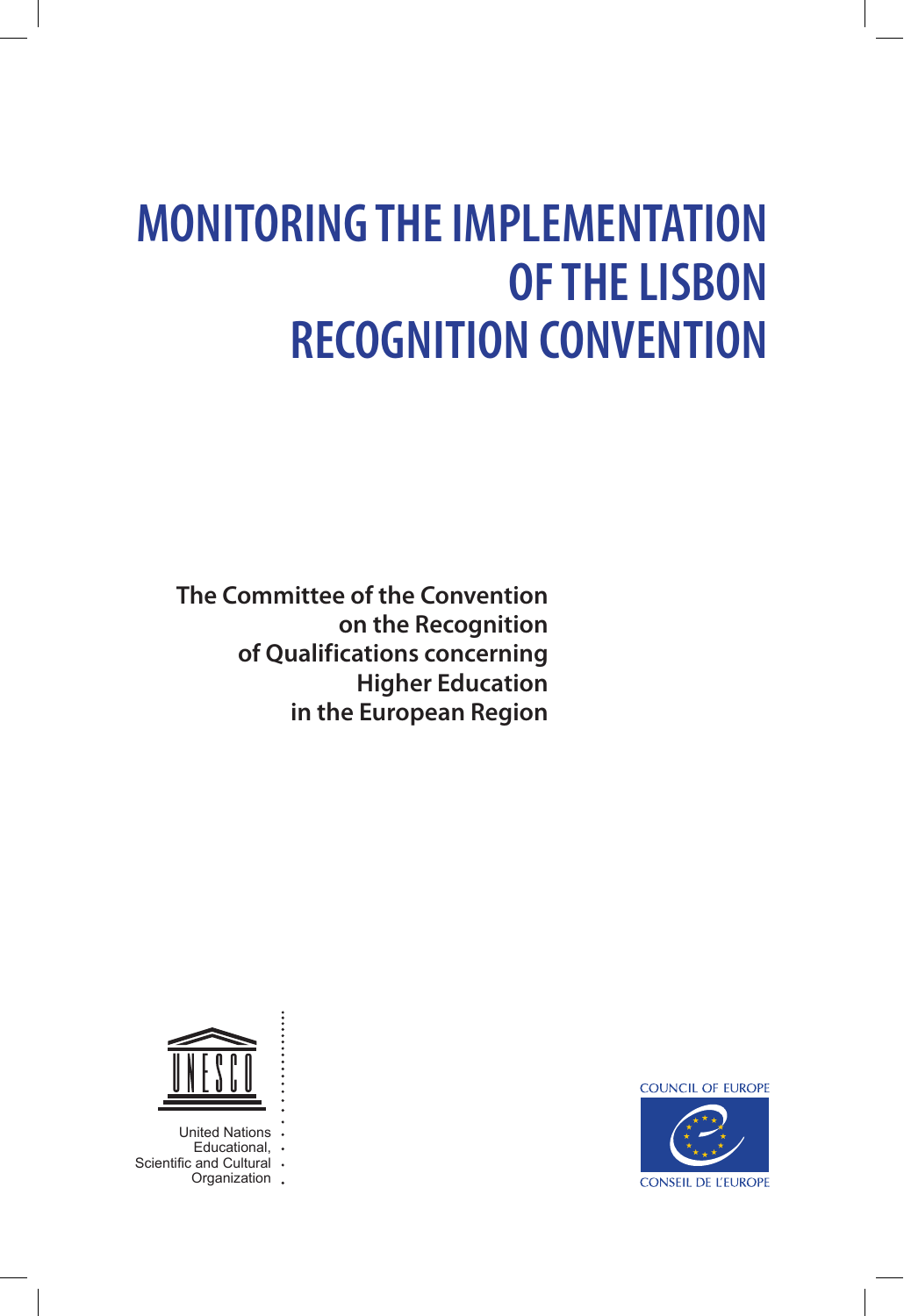

This publication is available in Open Access under the Attribution ShareAlike 3.0 IGO (CC-BY-SA 3.0 IGO) license [\(http://creativecommons.org/licenses/](http://creativecommons.org/licenses/by-sa/3.0/igo/) [by-sa/3.0/igo/](http://creativecommons.org/licenses/by-sa/3.0/igo/)). By using the content of this publication, the users accept to be bound by the terms of use of the UNESCO Open Access Repository [\(http://www.unesco.org/open-access/](http://www.unesco.org/open-access/terms-use-ccbysa-en) [terms-use-ccbysa-en](http://www.unesco.org/open-access/terms-use-ccbysa-en)).

The designations employed and the presentation of material throughout this publication do not imply the expression of any opinion whatsoever on the part of UNESCO or the Council of Europe concerning the legal status of any country, territory, city or area or of its authorities, or concerning the delimitation of its frontiers or boundaries.

The ideas and opinions expressed in this publication are those of the authors; they are not necessarily those of UNESCO or the Council of Europe and do not commit these Organizations.

Cover design: Documents and Publications Production Department (SPDP), Council of Europe Layout: Jouve, Paris Cover photo: [michaeljung/](http://michaeljung/Shutterstock.com) [Shutterstock.com](http://michaeljung/Shutterstock.com)

Published by the United Nations Educational, Scientific and Cultural Organization (UNESCO), 7, place de Fontenoy, 75352 Paris 07 SP, France and the Council of Europe, Avenue de l'Europe F-67075 Strasbourg Cedex, France

ISBN UNESCO: 978-92-3-100302-8 ISBN Council of Europe: 978-92-871-8551-8 © UNESCO and the Council of Europe, 2019 Printed at the Council of Europe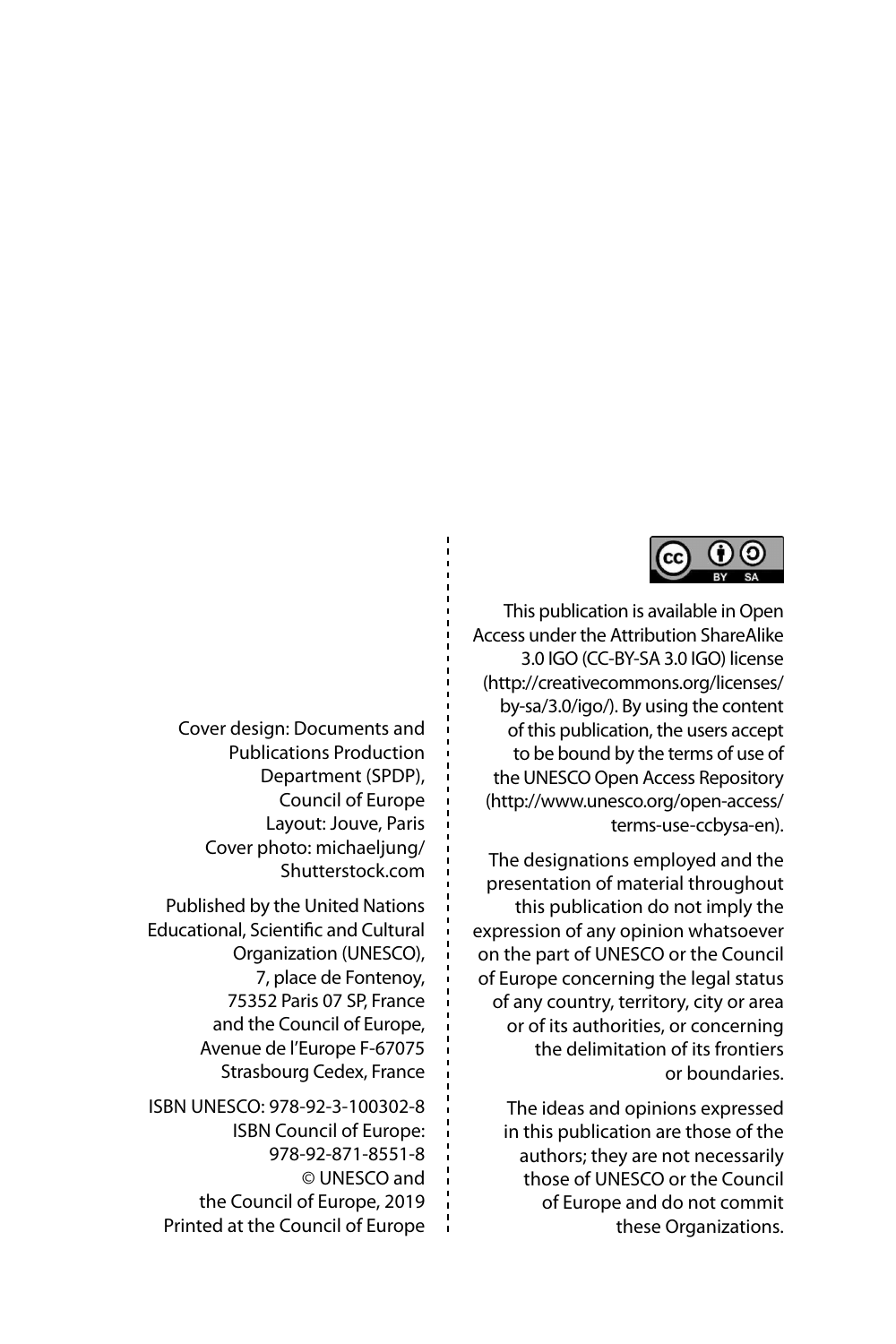### **Contents**

| <b>LIST OF FIGURES AND TABLES</b>                             | 4  |
|---------------------------------------------------------------|----|
| <b>FOREWORD</b>                                               | 5  |
| <b>COUNTRY CODES</b>                                          | 7  |
| <b>EXECUTIVE SUMMARY</b>                                      | 9  |
| <b>1. CRITERIA AND PROCEDURES</b>                             | 19 |
| <b>2. TIME LIMIT</b>                                          | 33 |
| <b>3. RIGHT TO APPEAL</b>                                     | 37 |
| <b>4. SUBSTANTIAL DIFFERENCES</b>                             | 41 |
| <b>5. REFUGEES' QUALIFICATIONS</b>                            | 57 |
| <b>6. INFORMATION ON EDUCATION SYSTEMS</b>                    | 63 |
| <b>7. INFORMATION ON HIGHER EDUCATION INSTITUTIONS</b>        | 67 |
| <b>8. NATIONAL INFORMATION CENTRE</b>                         | 71 |
| <b>9. RESOURCES TO ENABLE THE NATIONAL INFORMATION CENTRE</b> |    |
| <b>TO FULFIL ITS FUNCTIONS</b>                                | 79 |
| <b>CONCLUSIONS</b>                                            | 85 |

| <b>APPENDICES</b>                                                    |     |  |
|----------------------------------------------------------------------|-----|--|
| Appendix 1 – Questionnaire                                           |     |  |
| Appendix 2 – List of Institutions which replied to the questionnaire | 107 |  |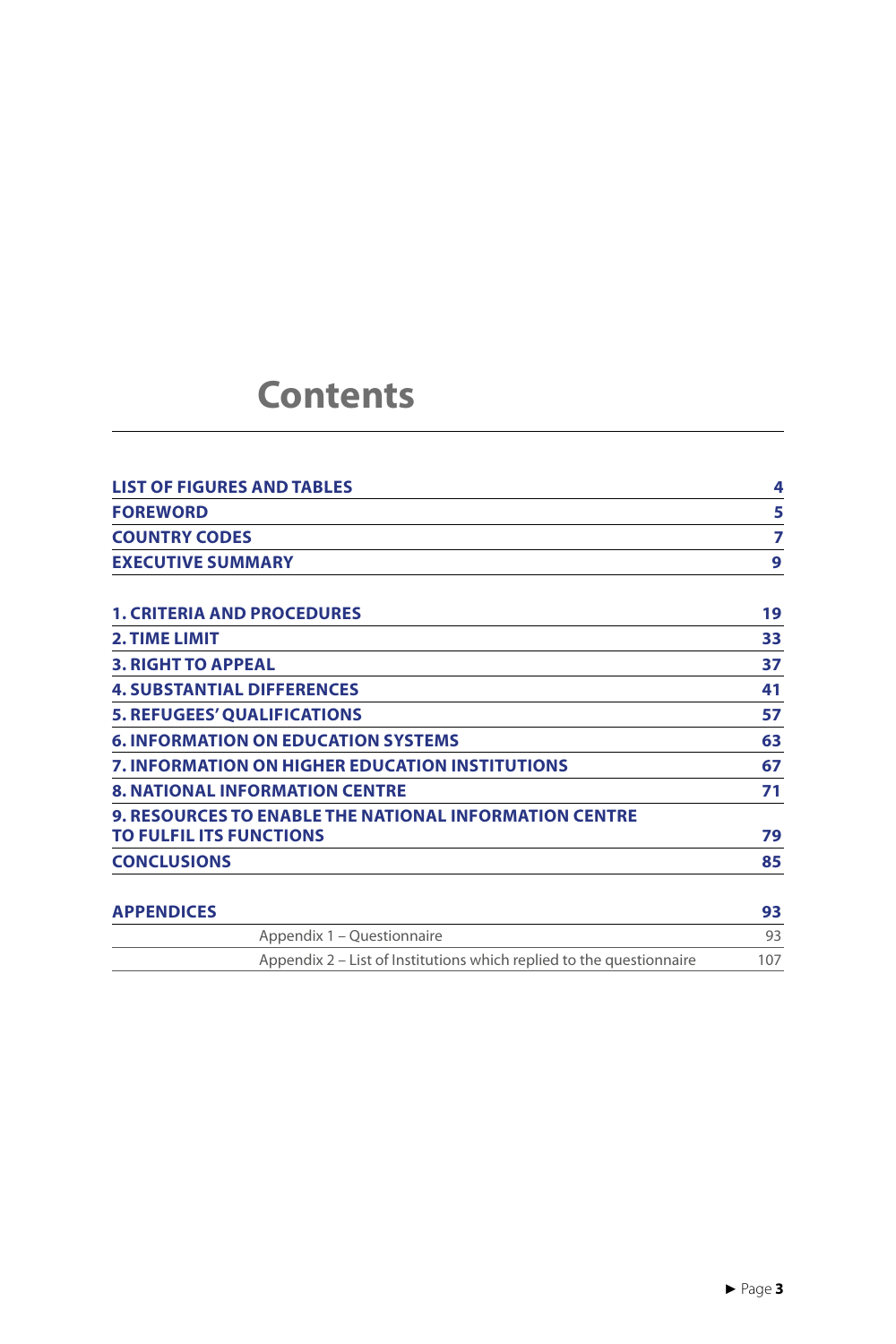#### **List of figures**

|                       | Figure $1 -$ | Regulation of criteria and procedures at national level                                        | 19 |
|-----------------------|--------------|------------------------------------------------------------------------------------------------|----|
|                       | Figure $2 -$ | Regulation of assessment criteria at national level                                            | 21 |
|                       | Figure $3 -$ | Assessment and recognition criteria                                                            | 22 |
|                       | Figure $4 -$ | Regulation of assessment and recognition procedures at<br>national level                       | 25 |
|                       | Figure $5 -$ | Regulation of time limit at national level                                                     | 33 |
|                       | Figure $6-$  | Right to appeal                                                                                | 37 |
|                       |              | Figure 7 - Links to online appeal information                                                  | 39 |
|                       |              | Figure 8 - National definition of substantial differences                                      | 41 |
|                       |              | Figure 9 - Regulation of procedures for recognition of refugees'<br>qualifications             | 58 |
|                       |              | Figure 10 - Use of languages                                                                   | 63 |
|                       |              | Figure 11 - Online information provision                                                       | 65 |
|                       |              | Figure 12 - Language for information on HEIs                                                   | 67 |
|                       |              | Figure 13 - National information centres with a website                                        | 73 |
|                       |              | Figure 14 – Type of information on website                                                     | 74 |
|                       |              | Figure 15 - Number of staff (full-time equivalent) working<br>for national information centres | 80 |
|                       |              | Figure 16 - Number of applicants (up to 3 000 enquiries) for 2013                              | 80 |
|                       |              | Figure 17 – Number of applicants (from 3 000 to 10 000 enquiries) for 2013                     | 81 |
|                       |              | Figure 18 - Number of applicants (more than 10 000 enquiries) for 2013                         | 81 |
|                       |              | Figure 19 - Adequate technical facilities                                                      | 82 |
|                       |              | Figure 20 - Funding sources                                                                    | 83 |
| <b>LIST OF TABLES</b> |              |                                                                                                |    |
|                       | Table $1 -$  | Assessment and recognition criteria regulated at national level,<br>by country                 | 24 |
|                       | Table $2 -$  | Assessment and recognition procedure regulated at national<br>level, by country                | 26 |
|                       | Table $3 -$  | Time limit regulated at national level                                                         | 34 |
|                       |              |                                                                                                |    |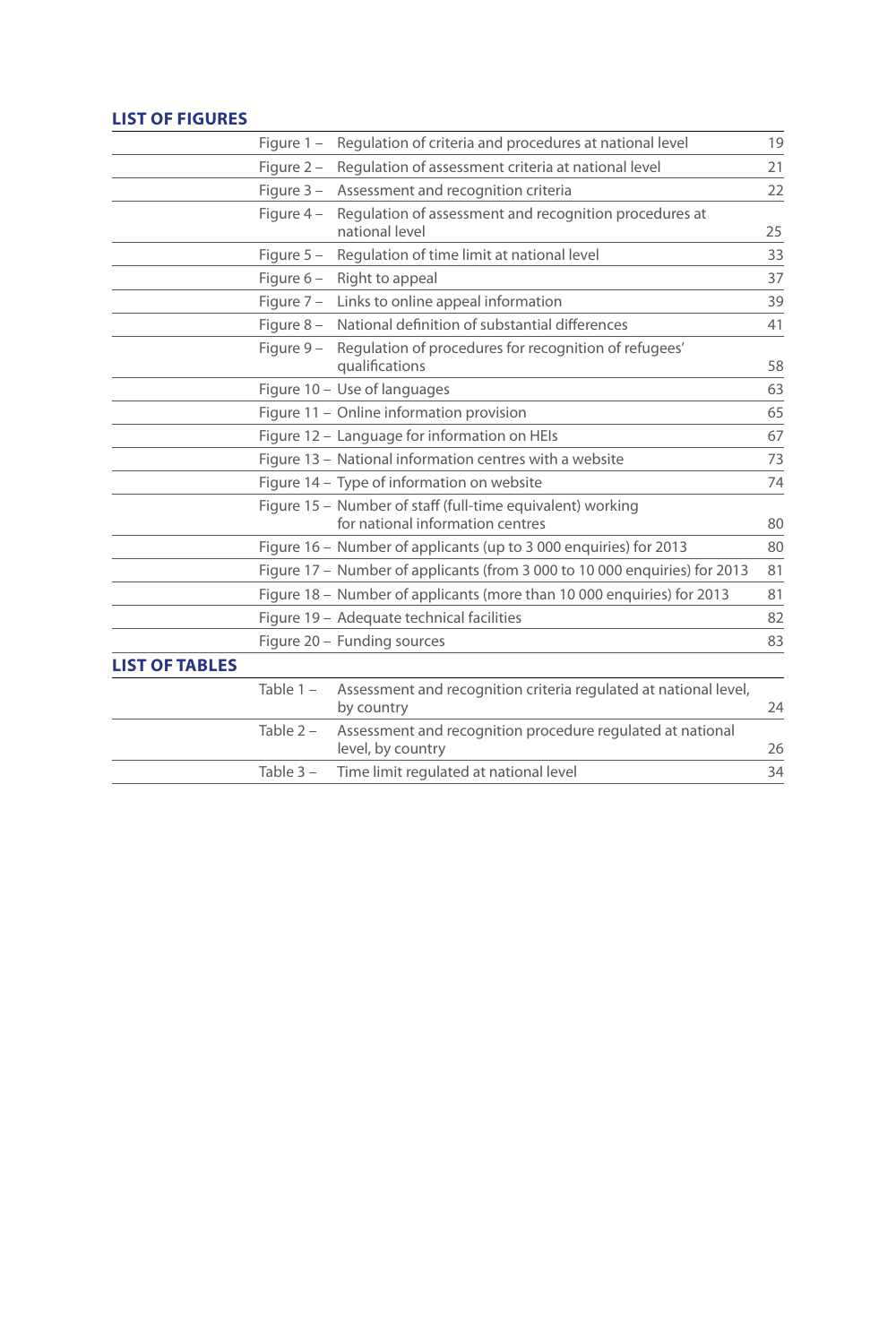### **Foreword**

In accordance with the Lisbon Recognition Convention, the Committee of the Convention shall oversee its implementation and guide the competent authorities in implementing the convention and in their consideration of applic n accordance with the Lisbon Recognition Convention, the Committee of the Convention shall oversee its implementation and guide the competent authorities in implementing the convention and in their consideration of applications for Committee in Vilnius in 1999)<sup>1</sup> reiterate this role – the function of the Committee is to promote the application of the convention and oversee its implementation.

Article II.1 of the convention states that where the central authorities of a party are competent to make decisions in recognition cases, that party shall be immediately bound by the provisions of the convention and shall take the necessary measures to ensure the implementation of its provisions on its territory. Where the competence to make decisions in recognition matters lies with individual higher education institutions or other entities, each party, according to its constitutional situation or structure, shall transmit the text of this convention to those institutions or entities and shall take all possible steps to encourage the favourable consideration and application of its provisions.

The provisions of Article II.1 are central to determining the obligations of the parties to the convention. This article places upon these parties an obligation to make sure that information on the provisions is disseminated to all competent recognition authorities, and that these institutions are encouraged to abide by the convention (Explanatory report to the convention).<sup>2</sup>

The objective of this monitoring exercise has been to oversee the implementation of the main provisions of the convention and to report to parties on the outcome of this monitoring, presenting the main findings and recommendations. This monitoring report is also a contribution to the commitment set out in the Yerevan Communiqué (2015) to review national legislation to ensure full compliance with the convention, and to ask the Convention Committee, in co-operation with the ENIC (Council of Europe and UNESCO European Network of National Information Centres on academic recognition and mobility) and NARIC (EU Network of National Academic Recognition Information Centres) networks, to prepare an analysis of the national legislation reports by the end of 2017, taking due account of this monitoring report.

<sup>1.</sup> Rules of procedure, available at [www.aic.lv/meeting/conv\\_com/eng/c\\_it\\_3.htm](http://www.aic.lv/meeting/conv_com/eng/c_it_3.htm) (accessed 31 October 2017).

<sup>2.</sup> Explanatory report to the Convention, available at [www.coe.int/en/web/conventions/full-list/-/](http://www.coe.int./en/web/conventions/full-list/-/conventions/treaty/165) [conventions/treaty/165](http://www.coe.int./en/web/conventions/full-list/-/conventions/treaty/165) (accessed 31 October 2017).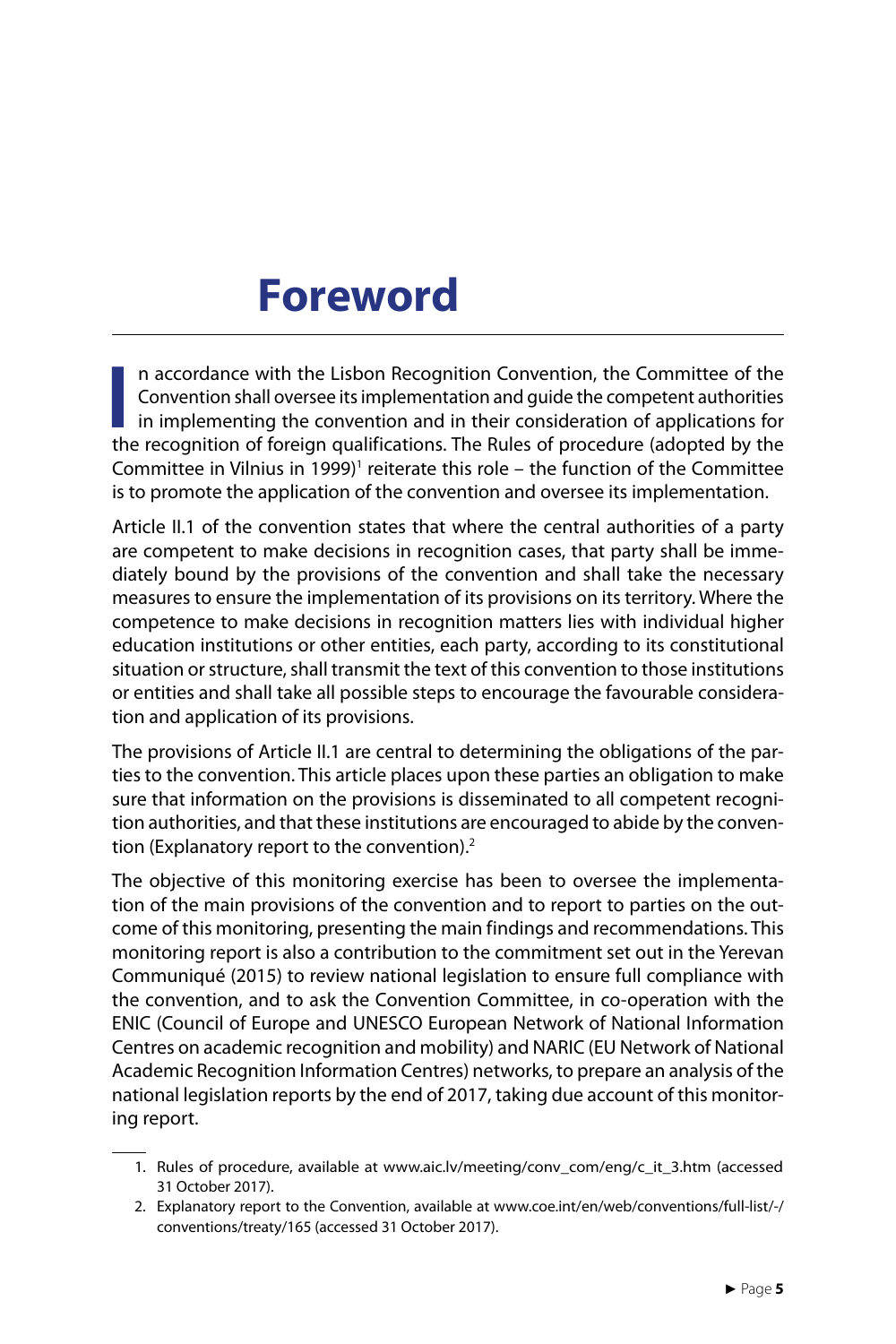This is the first monitoring of implementation of the Lisbon Recognition Convention (LRC) since its signature in 1997. The questionnaire used for the monitoring exercise was drawn up by the Bureau of the Convention Committee, namely Gunnar Vaht, President of the Committee, Gayane Harutyunyan, Vice-President, Allan Bruun Pedersen, Vice-President, and Baiba Ramina, Rapporteur, together with the joint Council of Europe/UNESCO Secretariat. The monitoring covers the 10 main provisions of the convention and comprises 22 questions relating to implementation of the main principles. The questions focus primarily on how the convention requirements are regulated at national level and to what extent the rules are reflected in national legislation. In cases where some or all of the provisions are not regulated at national level and where the higher education institutions have total autonomy in establishing the principles of the convention, the aim has been to discover how national authorities oversee implementation of the principles of the convention at institutional level.

As stated above, the objective of this monitoring report is to monitor implementation of the convention by the parties to the convention. The executive summary focuses on the key findings and the conclusions focus on the recommendations made by the Convention Committee Bureau, which will require political decisions from the Convention Committee and from national authorities for follow-up action. The various chapters of the report elaborate further on both the key findings and the recommendations.

The questionnaire was sent to 53 states parties to the LRC, and replies were received from 50 countries. The initial deadline given was 15 February 2015, but this was extended to June 2015. The analysis by the members of the Convention Committee Bureau took place from June to November 2015 and was assisted and reviewed by the Council of Europe and UNESCO, the joint Secretariat of the LRCC Bureau.

#### Gunnar Vaht

President of the Lisbon Recognition Convention Committee (LRCC)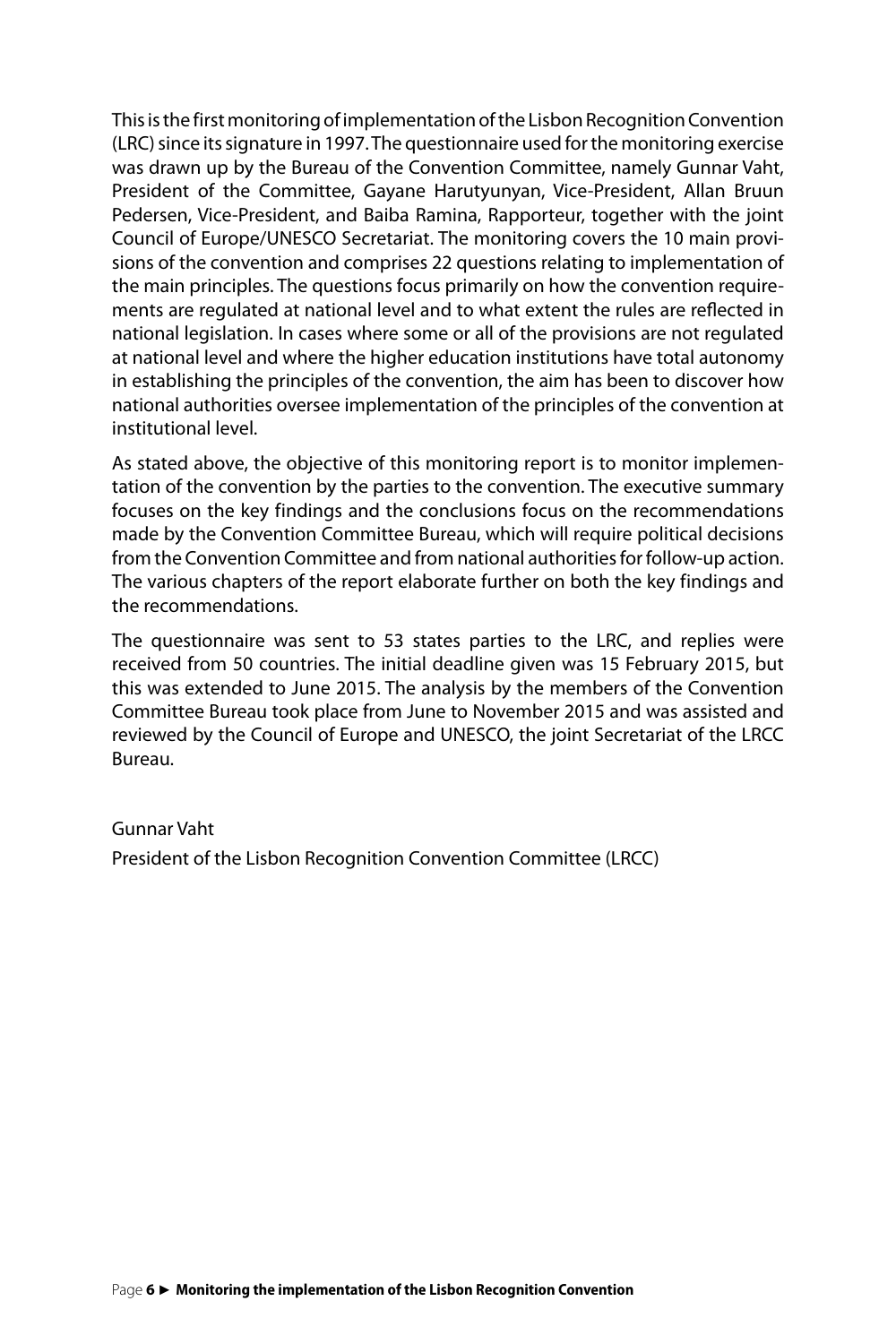## **Country codes**

- AL Albania
- AD Andorra
- AM Armenia
- AU Australia
- AT Austria
- AZ Azerbaijan
- BY Belarus
- BE-NL Belgium Flemish Community
- BE-FR Belgium French-speaking Community
- BA Bosnia and Herzegovina
- BG Bulgaria
- HR Croatia
- CY Cyprus
- CZ Czech Republic
- DK Denmark
- EE Estonia
- FI Finland
- FR France
- GE Georgia
- DE Germany
- VA Holy See
- HU Hungary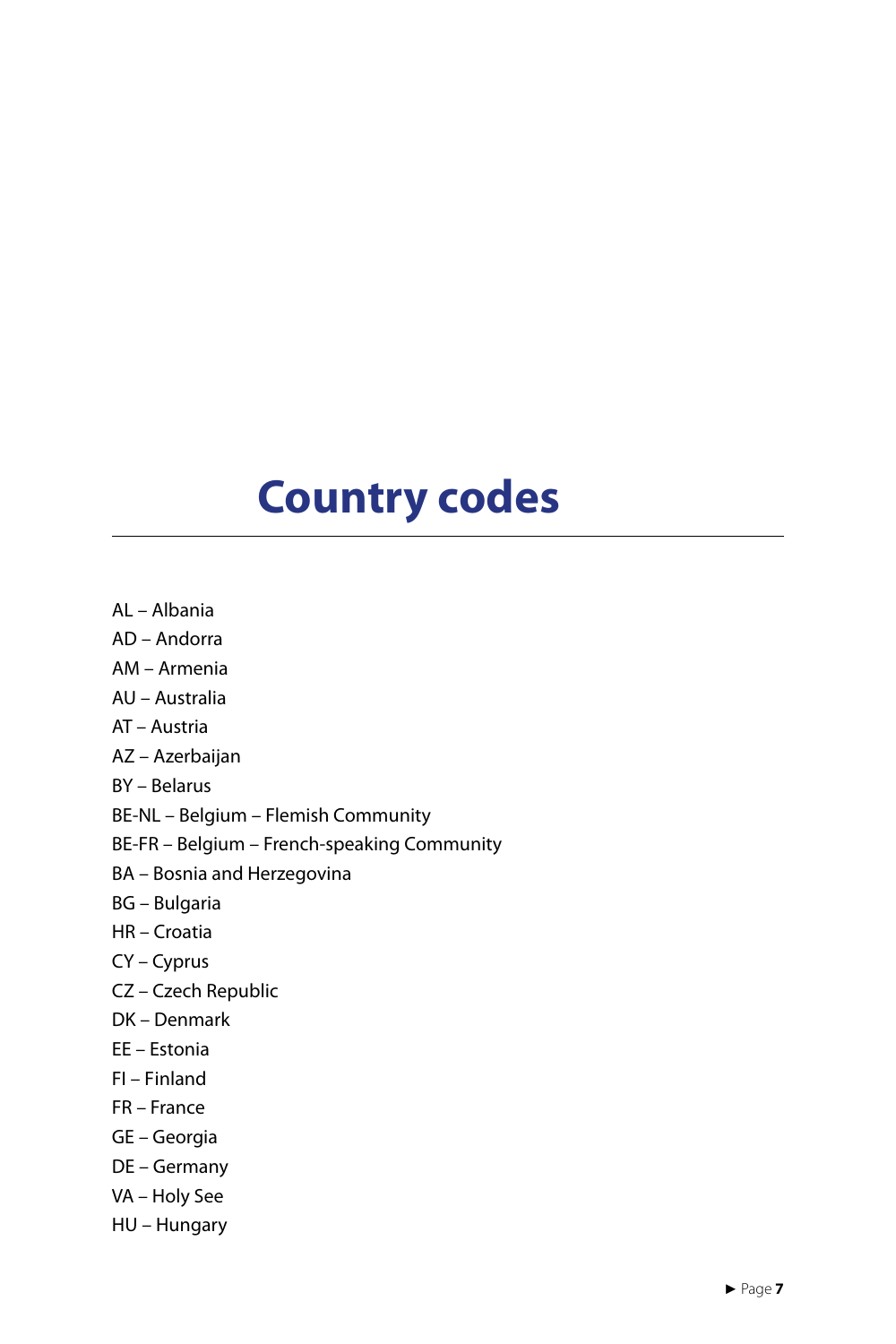- IS Iceland
- IE Ireland
- IL Israel
- IT Italy
- KZ Kazakhstan
- LV Latvia
- LI Liechtenstein
- LT Lithuania
- LU Luxembourg
- MT Malta
- ME Montenegro
- NL The Netherlands
- NZ New Zealand
- NO Norway
- PL Poland
- PT Portugal
- RO Romania
- RU Russian Federation
- SM San Marino
- RS Serbia
- SI Slovenia
- ES Spain
- SE Sweden
- CH Switzerland
- MK "The former Yugoslav Republic of Macedonia"
- TR Turkey
- UA Ukraine
- GB United Kingdom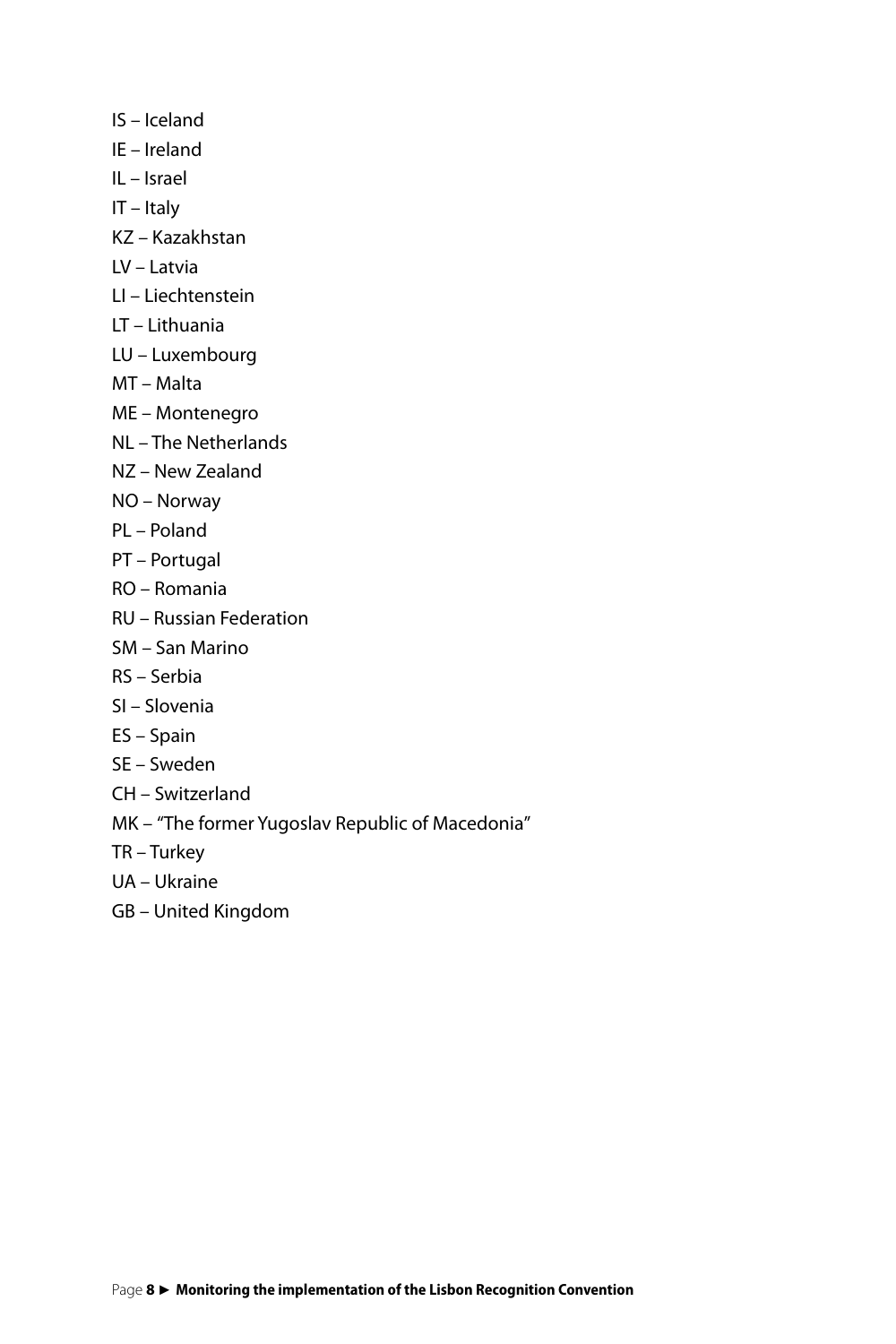### **Executive summary**

**THE SECULTE SECULTER SECULTS**<br> **THE REPORTER SECULTS**<br> **THE CONCLUSIONS OF the report.** I his executive summary is an overview of the key findings of the monitoring exercise. The review also includes recommendations for improving implementation of the convention. These recommendations are presented in the

#### **Access to an assessment**

The Lisbon Recognition Convention (LRC) states that holders of qualifications shall have adequate access, upon request to the appropriate assessment body, to an assessment of those qualifications. Access to an assessment is crucial. The parties to the convention are obliged to provide a fair assessment of all applications for the recognition of qualifications obtained in another party, and the parties have an obligation to provide such an assessment on a non-discriminatory basis. In 36 countries, access to an assessment is regulated at national level by a legal act, by virtue of which the holder of a foreign qualification has access to an assessment. In seven countries, access to an assessment is not regulated at national level, mainly because nothing concerning the assessment and recognition procedures is regulated at national level on account of the autonomy of higher education institutions (HEIs), which in these countries have their own admission policies and procedures. However, some of these countries, where access to an assessment is not regulated at national level, have a form of monitoring or access is considered in the broader context of quality assurance in the sector, which is periodically reviewed.

### **Assessment and recognition criteria and procedures**

In 31 out of the 50 countries, the assessment and recognition criteria and procedures are regulated. There are some countries where there are rules either for criteria or for procedures but not for both. In 13 countries the criteria and procedures are established by HEIs, and in most of these countries there is no oversight of the implementation of the LRC provisions at national level.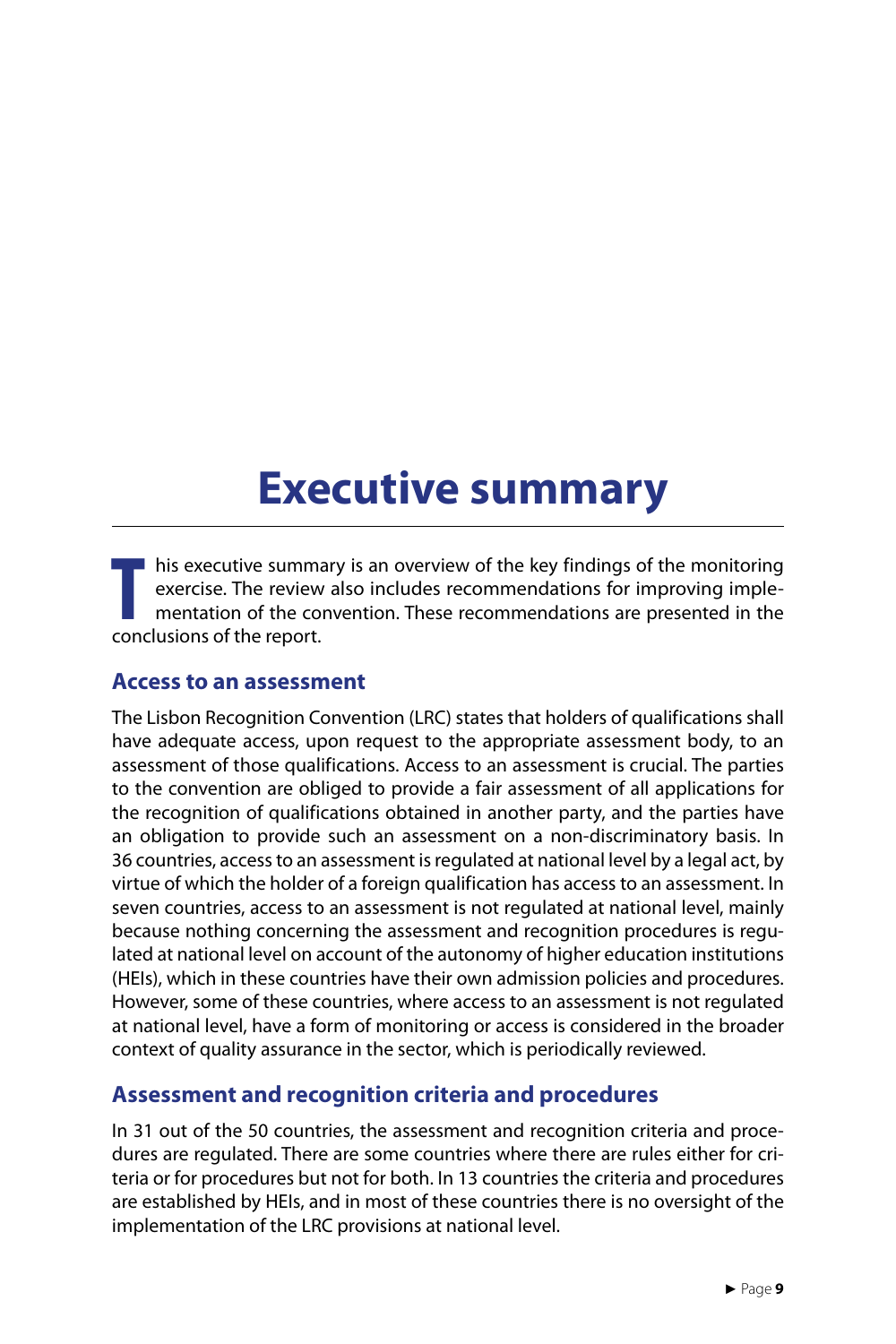In the countries where criteria and procedures are regulated at national level, the nature, content and level of the rules vary considerably. In most countries the procedures are detailed and clear, but the criteria, in most cases, are general or missing; 32 countries reported that criteria are regulated at national level, but we found that only in 12 countries were the criteria really reflected in national legislation. Interestingly, more countries use input criteria (such as nominal duration and list of courses and content) than output criteria (such as formal rights and learning outcomes). In countries which use a nostrification procedure as their assessment method, the detailed content and other input elements are the main criteria for recognition of a foreign qualification. In some countries assessment and recognition are based on seeking equivalence between the qualifications. Our analysis focused on what are regarded as substantial differences: nominal duration, including nominal duration of a previous level of education (for example in assessing higher education qualifications, the length of general education is also taken into account) is still used in some countries as the main or sole recognition criterion. Just two countries reported that outcomes (i.e. learning outcomes and/or formal rights/functions of the qualification) were the sole or most decisive criterion in their assessment of foreign qualifications.

In general, in most countries some or all of the relevant procedures are regulated at national level. These relate primarily to time limits, fees and the required documents. Some countries also have detailed rules regarding the translation, verification and legalisation of documents (*apostille* or certification).

In those countries where the assessment criteria and/or procedures are not regulated at national level, the HEIs have rules on acceptance procedures. Criteria regulated at institutional level are not transparent and generally not made available to applicants.

The admission procedure may include time limits, the documents required and fees, but generally speaking there are no rules governing access criteria and procedures, or the latter are not published and are not available to applicants. Most national authorities (national ENIC offices) organise training courses, prepare guidelines or refer to the European Area of Recognition manual for HEIs (EAR-HEI manual), but in principle there is no regular oversight nor a source of examples of best practice for assessment and recognition that can be followed by HEIs.

The quality of information on criteria and procedures varies considerably. In 25% of countries, the assessment criteria and procedures are transparent, meaning that the information is easily available to applicants. The majority of countries have a link from the website of the national ENIC office or ministry to the relevant legislation, which in most cases is in the national language but without any translations in widely spoken languages. Moreover, the legal texts are difficult for applicants and, because the laws in question are lengthy, it is not easy to find the relevant articles.

Only six countries replied that rankings are also used as a criterion in the recognition of foreign qualifications. Among these, three have included rankings as an assessment criterion in their national legislation, while only one country uses rankings as a non-regulated criterion for qualifications outside the convention area.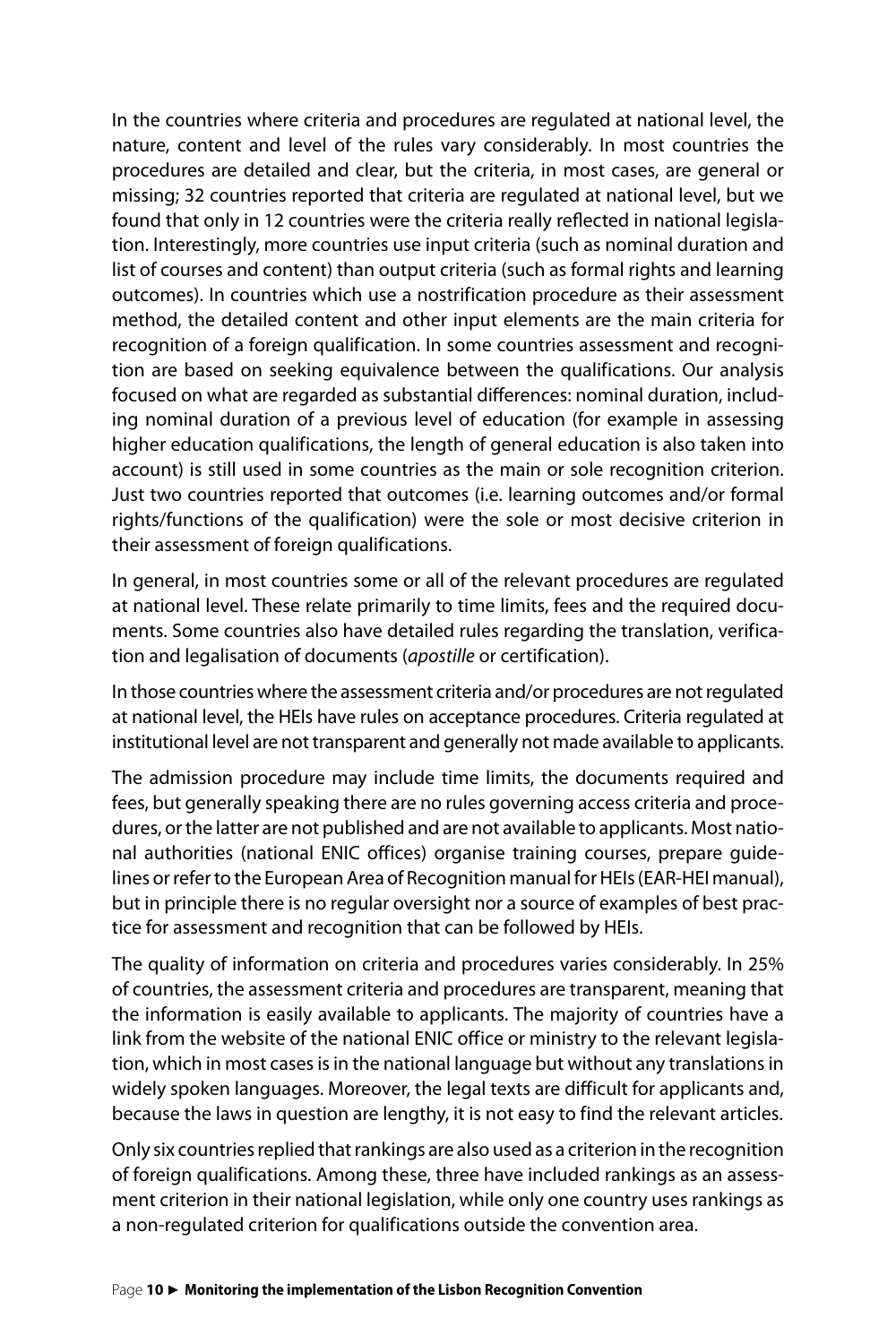### **Time limit**

There is a time limit for assessment and recognition (or for all administrative services, including for recognition) laid down in 36 countries. Overall, the time limit in these countries varies from one to six months, but in the vast majority (35 out of 36 countries) it is within the four-month limit recommended by one of the subsidiary texts to the LRC.

The LRC states that a decision on recognition shall be made within a reasonable time limit. The Revised Recommendation on Criteria and Procedures for the Assessment of Foreign Qualifications<sup>3</sup> calls for applications to be processed as promptly as possible, and this processing time should not exceed four months. It was noted that the time taken to assess foreign qualifications is relatively long (between two and four months), because the number of applications increases every year and there is a shortage of staff in the relevant departments. However, a time limit should not be an obstacle for applicants in admission to HEIs or in applying for employment.

### **Right to appeal**

In general, all countries have overarching national administrative procedures which include a right to appeal. Consequently, the individual's right to appeal is provided for in all countries. Some countries did not provide evidence of existing legislation. The right to appeal is regulated both nationally and internally; however, greater recourse is had to national procedures. The general practice is the national legislation on administrative procedures which includes an article on the right to appeal. Several countries have national regulations on recognition or higher education which include an article on appeal procedures.

All online links provided by the countries are active and information is available, but the quality of that information varies considerably. Some countries provide information in the national language(s) and in English. It is not always easy to find the information on the right of appeal, and 15 countries failed to provide any online links that would supply evidence that information on the right of appeal is included in the recognition statement.

### **Substantial differences**

Only seven countries replied that they had a nationally regulated definition of substantial differences. Of these, only five submitted documentation in this respect, and only in two countries can it be said that the definition of substantial differences is very detailed, in compliance with the principles and procedures of the convention text.

Furthermore, the vast majority of countries replied that they have no definition of the term. The explanatory report to the LRC, under Article VI.1 concerning recognition of Higher Education Qualifications, states that "it is underlined that the difference must be both substantial and relevant as defined by the competent recognition authority."

<sup>3.</sup> Available at [www.coe.int/t/dg4/highereducation/recognition/Criteria%20and%20procedures\\_](http://www.coe.int/t/dg4/highereducation/recognition/Criteria%20and%20procedures_En.asp) [EN.asp](http://www.coe.int/t/dg4/highereducation/recognition/Criteria%20and%20procedures_En.asp) (accessed 1 November 2017).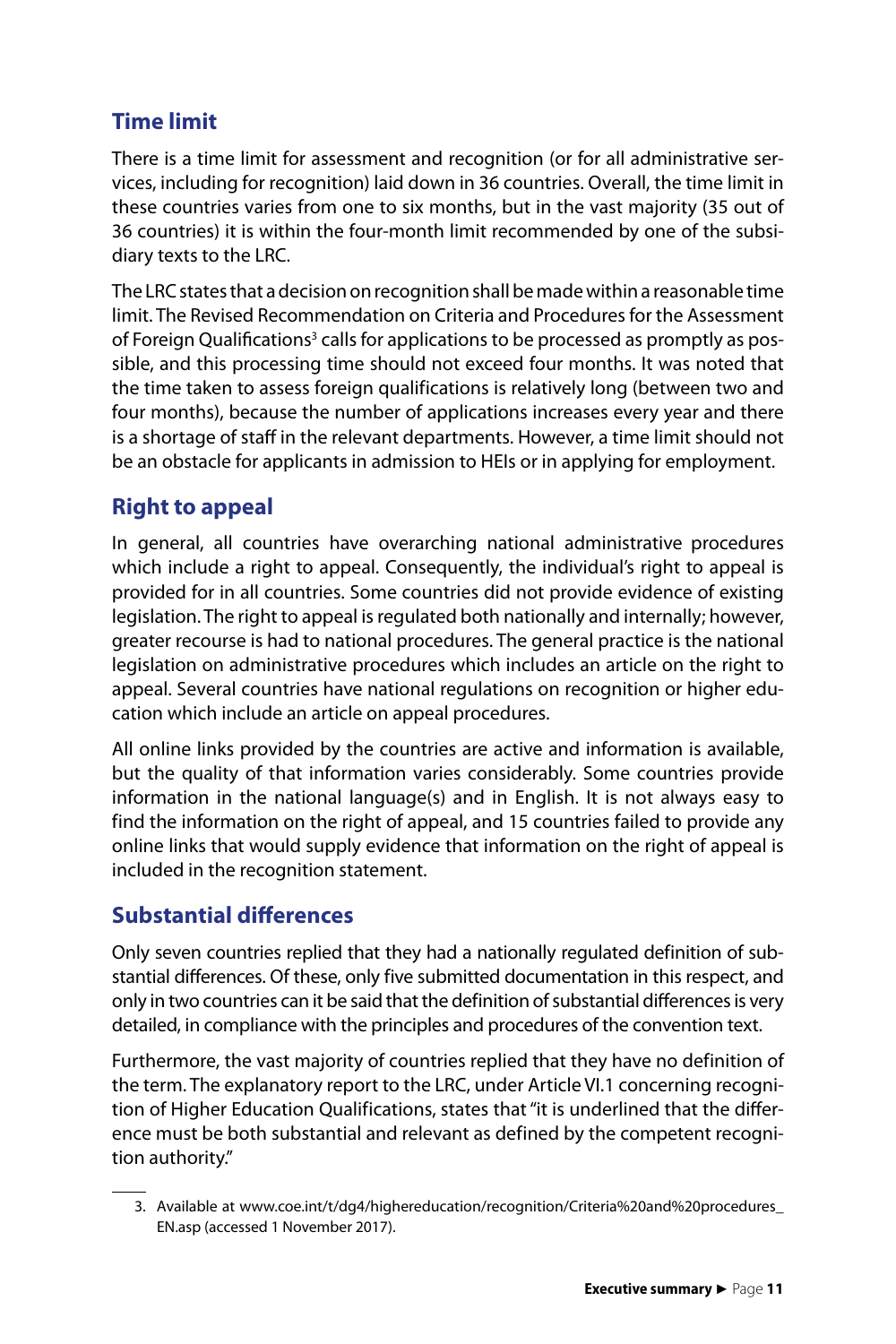This clearly implies that the competent recognition authorities must have definitions of what may be considered to be a substantial difference between a foreign qualification and a similar/comparable national qualification. The LRC does not clearly indicate that these criteria should be regulated at national level, but rather that applicants should have clear information on what may be considered to constitute a substantial difference, if their qualifications are not fully recognised by the competent recognition authorities.

The survey has shown that, in many cases, the member countries have a relatively common understanding of which criteria may be considered as substantial differences and, accordingly, a reason for non-recognition or partial recognition. However, it also becomes clear that for some of the most significant and debated criteria among the competent recognition authorities the situation is less uniform. Examples are criteria such as differences of more than one year in the nominal duration, differences in access requirements and the fact that there is no final thesis.

Several countries have pointed out that the final decision on a finding of substantial differences between the foreign programme and a similar national programme cannot be reduced to a single criterion but is taken when the competent recognition authority, after comparing the programmes, can establish a combination of criteria which are found to be substantially different.

A number of countries replied that the criteria used for examining possible substantial differences must be weighed against the purpose of the recognition. The LRCC has on several occasions emphasised the need to evaluate foreign qualifications in the light of the purpose of the recognition process. This clearly indicates that, when comparing qualifications, the competent recognition authorities should carefully weigh the purpose of the recognition when deciding or advising on full, partial or non-recognition. As an example, the lack of a thesis in a master's programme may be considered a substantial difference if the purpose of the recognition is access to doctoral studies, while it may not be considered a substantial difference if the purpose of the recognition is for access to the labour market.

The LRC text dates back to 1997. Obviously developments within higher education since then are not reflected in the LRC text. One of the most notable changes in higher education is the paradigm shift from a focus on learning inputs to outputs in terms of learning outcomes. Several countries referred to a comparison of learning outcomes as a vital component in the assessment of foreign qualifications.

In 28 countries different access requirements are considered to be a possible substantial difference. Other countries focus on the formal rights of access and make decisions or advisory statements on access based on the formal rights attached to the applicant's qualifications. It is an important feature of a qualification whether, for example, an upper secondary qualification gives direct access to bachelor programmes or if a foreign master's programme gives direct access to doctoral programmes; this must be reflected in the final recognition decision or statement. Conversely, a professionally oriented bachelor qualification may not give direct access to research-based master's programmes in the country of origin. This could legitimately be considered a substantial difference in countries where the bachelor programme is more researchbased and gives direct access to master's programmes.